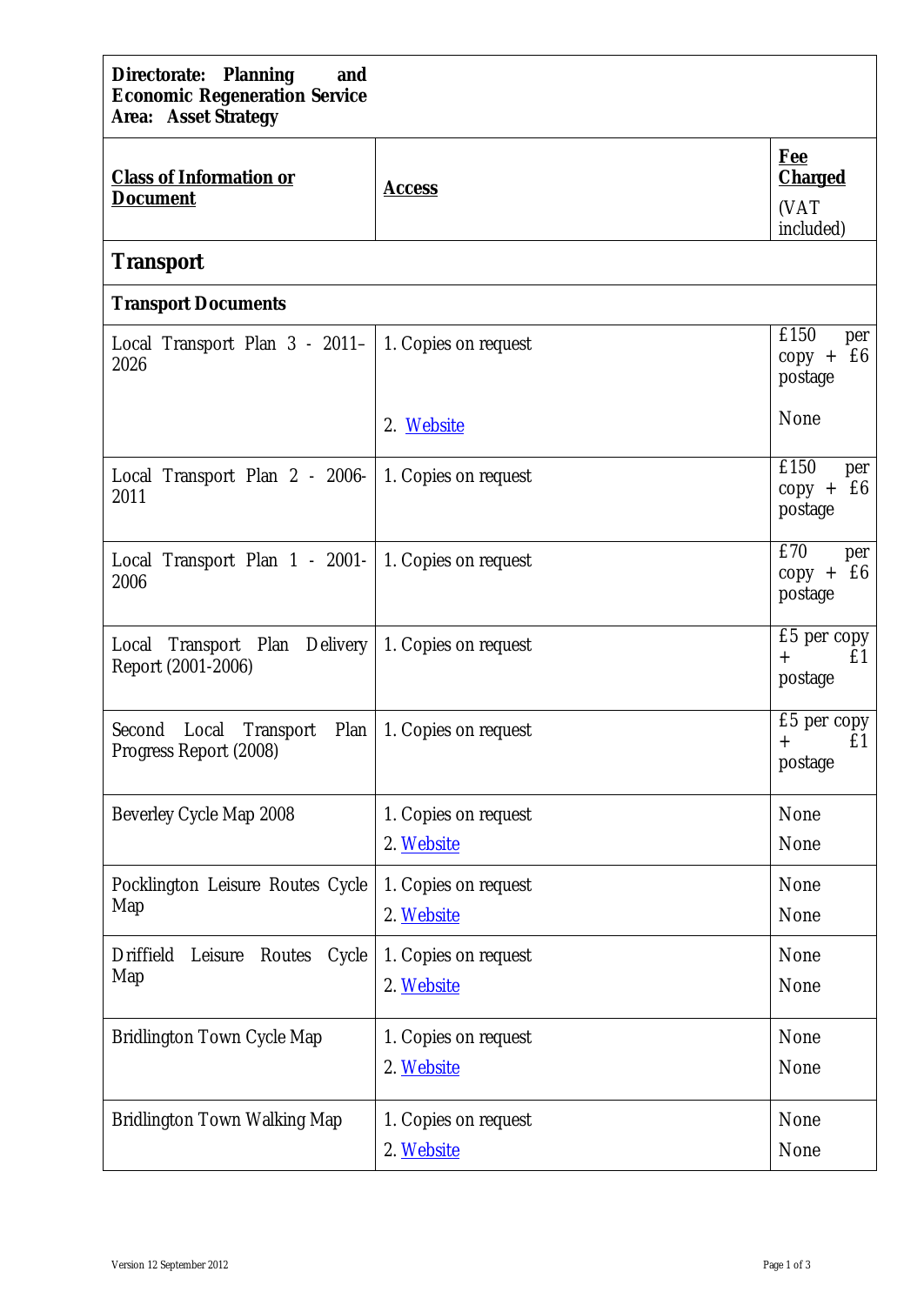| <b>Transport Data</b>                                                                                                      |                                                   |                |     |
|----------------------------------------------------------------------------------------------------------------------------|---------------------------------------------------|----------------|-----|
| Highways Maintainable at Public<br><b>Expense Maps</b>                                                                     | 1. Available electronically at Beverley CSC       | None           |     |
|                                                                                                                            | 2. Original documents can be inspected on request | None           |     |
| <b>Existing Traffic Turning Count</b>                                                                                      | Copies on request                                 | £148<br>site   | per |
| Traffic<br>(Link)<br>Manual<br><b>Existing</b><br>Count                                                                    | Copies on request                                 | £148<br>site   | per |
| <b>Automatic Traffic Count</b>                                                                                             | Copies on request                                 | £148<br>site   | per |
|                                                                                                                            |                                                   |                |     |
| <b>Property</b>                                                                                                            |                                                   |                |     |
| Capital<br>Investment<br>$-\&$<br>Asset<br>Strategy Plan 2007-2037                                                         | Copies on request                                 | £150<br>copy   | per |
| Schools Asset Management Plan -<br>Statement of Priorities 2003-2008                                                       | Copies on request                                 | £75<br>copy    | per |
| <b>Future Schools Building Needs</b>                                                                                       | Copies on request                                 | £10<br>copy    | per |
| Primary Strategy for Change - A<br>Approach<br>Capital<br>Strategic<br>to<br>Schools<br>Investment in Primary<br>2008-2023 | Copies on request                                 | £75<br>copy    | per |
| Capital Strategy Plan 2002-2007                                                                                            | Copies on request                                 | £75<br>copy    | per |
| Asset Management Plan 2003-2007                                                                                            | Copies on request                                 | £75<br>copy    | per |
| Property related reports                                                                                                   | Copies on request                                 | £75<br>copy    | per |
| Open Space Review 2012                                                                                                     | 1. Website                                        | None           |     |
|                                                                                                                            | 2. Copies on request                              | £19.30<br>copy | per |
| Playing Pitch Strategy 2012                                                                                                | 1. Website                                        | None           |     |
|                                                                                                                            | 2. Copies on request                              | £33.11<br>copy | per |
| Greenhouse<br>Gas<br>Emissions<br>Summary                                                                                  | <b>Website</b>                                    | None           |     |